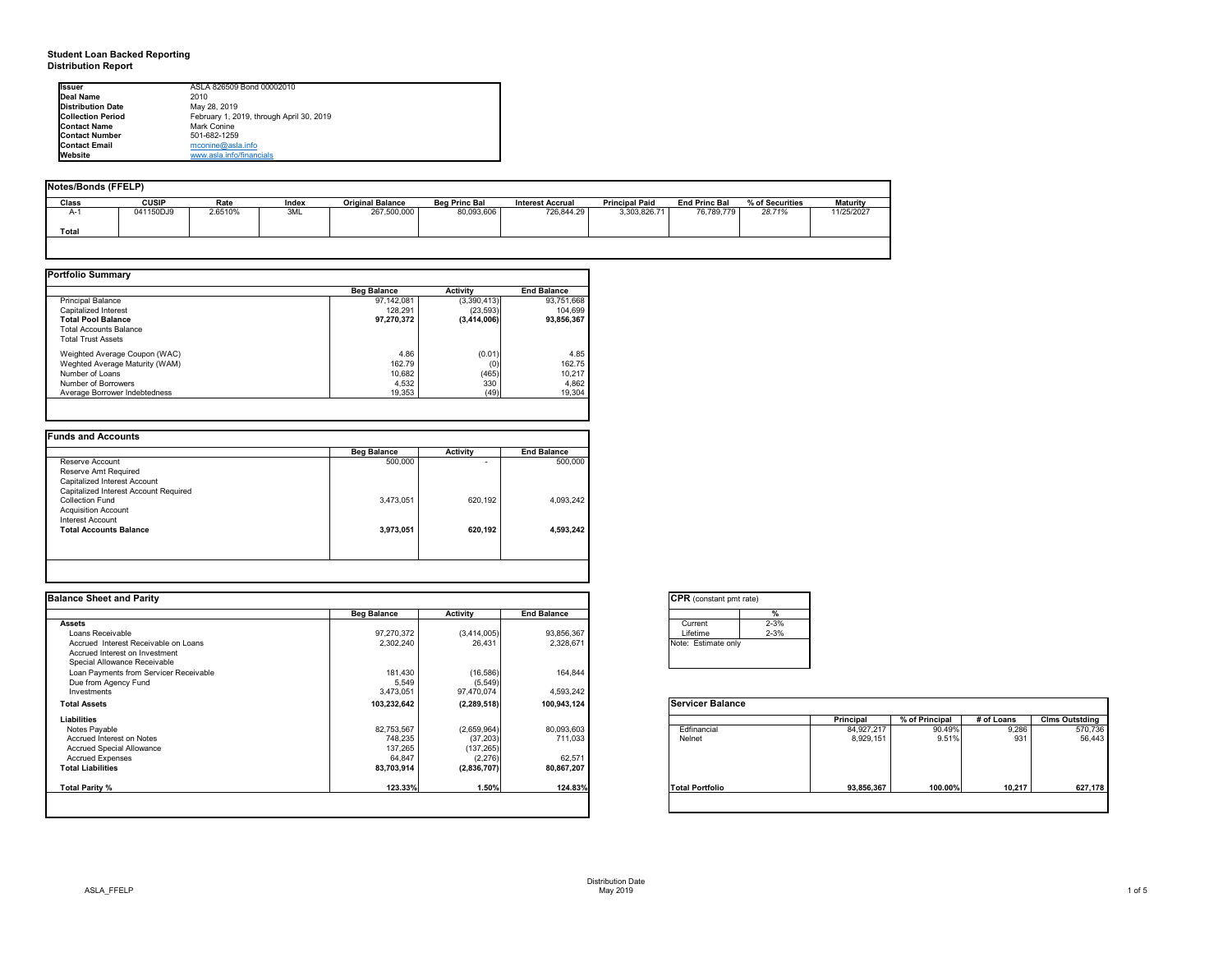# **Student Loan Backed Reporting Distribution Report**

|                           | # of Loans       |               |                  | <b>Principal</b> |                  | % of Principal |                  | <b>WAC</b>    |                  | <b>WARM</b> |
|---------------------------|------------------|---------------|------------------|------------------|------------------|----------------|------------------|---------------|------------------|-------------|
|                           | <b>Beginning</b> | <b>Ending</b> | <b>Beginning</b> | <b>Ending</b>    | <b>Beginning</b> | <b>Ending</b>  | <b>Beginning</b> | <b>Ending</b> | <b>Beginning</b> | Ending      |
| In School                 |                  |               | 4,434            | 4,434            | 0.00%            | 0.01%          | 4.23             | 4.23          | 120.00           | 120.00      |
| Grace                     |                  |               |                  |                  |                  |                |                  |               |                  |             |
| Repayment                 |                  |               |                  |                  |                  |                |                  |               |                  |             |
| Current                   | 7,846            | 7,813         | 74,989,825       | 74,670,587       | 77.09%           | 80.57%         | 4.75             | 4.78          | 165.81           | 165.07      |
| 31-60 Days Delinquent     | 296              | 280           | 1,933,963        | 2,453,408        | 1.99%            | 2.33%          | 5.44             | 5.25          | 151.60           | 162.48      |
| 61-90 Days Delinquent     | 204              | 179           | 2,152,841        | 1,435,926        | 2.21%            | 1.43%          | 5.00             | 5.07          | 176.87           | 160.46      |
| 91-120 Days Delingent     | 128              | 108           | 1,300,769        | 768,451          | 1.34%            | 0.73%          | 5.00             | 5.23          | 162.54           | 146.46      |
| 121-180 Days Delinquent   | 167              | 161           | 1,706,898        | 1,389,534        | 1.75%            | 1.45%          | 5.46             | 5.26          | 154.33           | 159.71      |
| 181-270 Days Delinquent   | 210              | 130           | 1,460,472        | 1,269,265        | 1.50%            | 1.26%          | 4.89             | 5.22          | 137.97           | 162.88      |
| 271+ Days Delinquent      | 123              | 72            | 768,419          | 532,867          | 0.79%            | 0.55%          | 5.13             | 4.35          | 149.46           | 142.40      |
| <b>Total Repayment</b>    | 8,974            | 8,743         | 84, 313, 188     | 82,520,038       | 86.68%           | 88.31%         | 4.79             | 4.82          | 164.90           | 164.51      |
| Forbearance               | 928              | 676           | 7,810,291        | 6,084,322        | 8.03%            | 6.19%          | 5.35             | 5.17          | 149.80           | 150.58      |
| Deferment                 | 735              | 709           | 4,787,121        | 4,620,394        | 4.92%            | 4.82%          | 5.21             | 5.10          | 149.03           | 151.49      |
| <b>Claims in Progress</b> | 42               | 88            | 349,505          | 627,178          | 0.36%            | 0.67%          | 5.71             | 5.13          | 140.16           | 123.40      |
| <b>Claims Denied</b>      |                  |               | 5,834            |                  | 0.01%            |                | 4.23             |               | 135.00           |             |
| <b>Total Portfolio</b>    | 10,680           | 10,217        | 97,270,372       | 93,856,367       | 100.00%          | 100.00%        | 4.86             | 4.85          | 162.44           | 162.75      |

|                                     |                  | # of Loans    |                  | <b>Principal</b> |                  | % of Principal |                  | <b>WAC</b>    |                  | <b>WARM</b>   |  |
|-------------------------------------|------------------|---------------|------------------|------------------|------------------|----------------|------------------|---------------|------------------|---------------|--|
|                                     | <b>Beginning</b> | <b>Ending</b> | <b>Beginning</b> | <b>Ending</b>    | <b>Beginning</b> | <b>Ending</b>  | <b>Beginning</b> | <b>Ending</b> | <b>Beginning</b> | <b>Ending</b> |  |
| Current                             | 7,846            | 7,813         | 74,989,825       | 85,631,093       | 89.40%           | 91.24%         | 4.75             | 4.78          | 165.81           | 165.07        |  |
| 31-60 Days Delinquent               | 296              | 280           | 1,933,963        | 2,472,327        | 2.15%            | 2.63%          | 5.44             | 5.25          | 151.60           | 162.48        |  |
| 61-90 Days Delinquent               | 204              | 179           | 2,152,841        | 1,516,781        | 2.43%            | 1.62%          | 5.00             | 5.07          | 176.87           | 160.46        |  |
| 91-120 Days Delingent               | 128              | 108           | 1,300,769        | 771,945          | 1.49%            | 0.82%          | 5.00             | 5.23          | 162.54           | 146.46        |  |
| 121-180 Days Delinquent             | 167              | 161           | 1,706,898        | 1,541,055        | 1.99%            | 1.64%          | 5.46             | 5.26          | 154.33           | 159.71        |  |
| 181-270 Days Delinquent             | 210              | 130           | 1,460,472        | 1,338,675        | 1.59%            | 1.43%          | 4.89             | 5.22          | 137.97           | 162.88        |  |
| 271+ Days Delinquent                | 123              | 72            | 768,419          | 584,492          | 0.94%            | 0.62%          | 5.13             | 4.35          | 149.46           | 142.40        |  |
| <b>Total Portfolio in Repayment</b> | 8,974            | 8,743         | 84,313,188       | 93,856,367       | 100.00%          | 100.00%        | 4.80             | 4.82          | 164.15           | 164.51        |  |

| 'ortfolio by Loan Type                |                  |        |                  |               |                  |               |                  |               |                  |        |
|---------------------------------------|------------------|--------|------------------|---------------|------------------|---------------|------------------|---------------|------------------|--------|
|                                       | # of Loans       |        | Principal        |               | % of Principal   |               | <b>WAC</b>       |               | <b>WARM</b>      |        |
|                                       | <b>Beginning</b> | Ending | <b>Beginning</b> | <b>Ending</b> | <b>Beginning</b> | <b>Ending</b> | <b>Beginning</b> | <b>Ending</b> | <b>Beginning</b> | Ending |
| <b>Subsidized Consolidation Loans</b> | 3,231            | 2,727  | 37,743,822       | 36,275,507    | 38.80%           | 38.65%        | 4.92             | 4.92          | 156.10           | 155.88 |
| Unsubsidized Consolidation Loans      | 3,261            | 2,675  | 46,388,240       | 44,954,564    | 47.69%           | 47.90%        | 4.80             | 4.79          | 178.71           | 178.35 |
| <b>Subsidized Stafford Loans</b>      | 2,671            | 2,478  | 6,877,015        | 6,653,511     | 7.07%            | 7.09%         | 4.78             | 4.76          | 119.23           | 121.03 |
| <b>Unsubsidized Stafford Loans</b>    | ,471             | 1,365  | 6,001,582        | 5,707,693     | 6.17%            | 6.08%         | 4.94             | 4.92          | 134.89           | 135.56 |
| PLUS/GradPLUS Loans                   | 46               | 39     | 243,176          | 248,698       | 0.25%            | 0.26%         | 7.42             | 7.42          | 83.02            | 83.45  |
| SLS Loans                             |                  |        | 16,536           | 16,395        | 0.02%            | 0.02%         | 5.44             | 5.44          | 131.21           | 158.20 |
| <b>Total Portfolio</b>                | 10,682           | 9,286  | 97,270,372       | 93,856,367    | 100.00%          | 100.00%       | 5.13             | 4.85          | 149.46           | 162.75 |
|                                       |                  |        |                  |               |                  |               |                  |               |                  |        |

|                                            |                  | # of Loans    |                  | <b>Principal</b> |                  | % of Principal |                  | <b>WAC</b>    |                  | <b>WARM</b>   |  |
|--------------------------------------------|------------------|---------------|------------------|------------------|------------------|----------------|------------------|---------------|------------------|---------------|--|
|                                            | <b>Beginning</b> | <b>Ending</b> | <b>Beginning</b> | <b>Ending</b>    | <b>Beginning</b> | <b>Ending</b>  | <b>Beginning</b> | <b>Ending</b> | <b>Beginning</b> | <b>Ending</b> |  |
| Graduate / 4-Year Loans                    | 9,425            | 8,165         | 90,031,230       | 86,811,640       | 92.56%           | 92.49%         | 4.81             | 4.80          | 164.68           | 164.57        |  |
| 2-Year Loans                               | 1,078            | 964           | 5,611,708        | 5,412,317        | 5.77%            | 5.77%          | 5.62             | 5.64          | 137.24           | 138.14        |  |
| Proprietary / Technical / Vocational Loans | 143              | 130           | 756,531          | 764,806          | 0.78%            | 0.81%          | 5.55             | 5.65          | 141.17           | 145.21        |  |
| Unknown (Consolidation) Loans              |                  | 27            | 870,902          | 867,605          | 0.90%            | 0.92%          | 4.69             | 4.69          | 151.06           | 148.77        |  |
| Other Loans                                |                  |               |                  |                  |                  |                |                  |               |                  |               |  |
| <b>Total Portfolio</b>                     | 9,436            | 9,286         | 86,045,806       | 93,856,367       | 100.00%          | 100.00%        | 4.86             | 4.85          | 162.44           | 162.75        |  |

|                        |                  | # of Loans    |                  | <b>Principal</b> |                  | % of Principal |  |
|------------------------|------------------|---------------|------------------|------------------|------------------|----------------|--|
|                        | <b>Beginning</b> | <b>Ending</b> | <b>Beginning</b> | Ending           | <b>Beginning</b> | <b>Ending</b>  |  |
| <b>Fixed Loans</b>     | 7,220            | 6,063         | 87,154,940       | 84,032,577       | 89.60%           | 89.53%         |  |
| Variable Loans         | 3,462            | 3,223         | 10,115,432       | 9,823,790        | 10.40%           | 10.47%         |  |
| T-Bill Loans           | 3,458            | 3,219         | 10,093,646       | 9,802,521        | 10.38%           | 10.44%         |  |
| <b>CMT Loans</b>       |                  |               | 21,785           | 21,269           | 0.02%            | 0.02%          |  |
| <b>Total Portfolio</b> | 10,682           | 9,286         | 97,270,372       | 93,856,367       | 100.00%          | 100.00%        |  |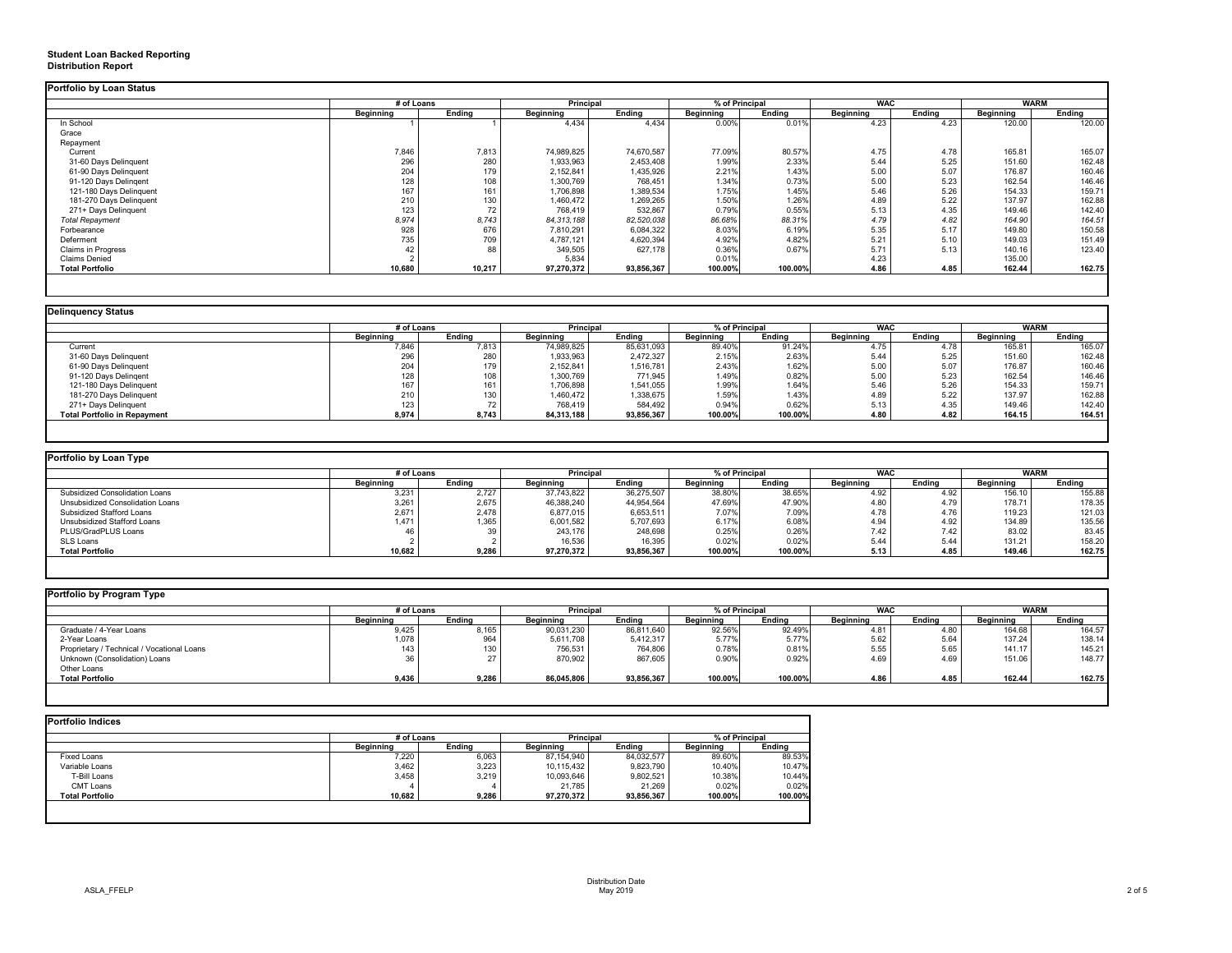**Distribution Date** May 28, 2019<br>**Collection Period** February 1, 2019, through *P* **Collection Period** February 1, 2019, through April 30, 2019

# **Collection Activity**

| <b>Collection Account</b>                                                                    | as of 4/30/2019 |
|----------------------------------------------------------------------------------------------|-----------------|
|                                                                                              |                 |
| Beginning Balance - February 1, 2019                                                         | 3,473,051       |
| <b>Collection Amount Received</b>                                                            | 4,441,957       |
| <b>Recoveries</b>                                                                            |                 |
| Reserve Account                                                                              |                 |
| <b>Excess of Required Reserve Account</b>                                                    |                 |
| Interest on Investment Earnings                                                              | 17,280          |
| Capitalized Interest Account (after a stepdown or release date)                              |                 |
| <b>Acquisition Account</b>                                                                   |                 |
| Payments from Guarantor                                                                      |                 |
| Special Allowance payments to Department of Education                                        | (7, 151)        |
| <b>Consolidate Rebate Fees</b>                                                               | (231, 155)      |
| <b>Transfer Capitalized Interest Fund</b>                                                    |                 |
| Principal payments, interest payments, administration fees, servicing fees, and trustee fees | (3,600,739)     |
| Transfer to Department Rebate Fund                                                           |                 |
| <b>Other Amounts Received in Collection</b>                                                  |                 |
| <b>Total Available Funds</b>                                                                 | 4,093,242       |

| <b>Fees Due for Current Period</b>                                | as of 4/30/2019 |
|-------------------------------------------------------------------|-----------------|
| <b>Indenture Trustee Fees</b>                                     |                 |
| <b>Servicing Fees</b>                                             | 54,750          |
| <b>Administration Fees</b>                                        | 7,821           |
| Late Fees                                                         |                 |
| <b>Other Fees</b>                                                 |                 |
| <b>Total Fees</b>                                                 | 62,571          |
|                                                                   |                 |
| <b>Cumulative Default Rate</b>                                    | as of 4/30/2019 |
| <b>Current Period's Defaults</b>                                  | 916,391.44      |
| <b>Cumulative Defaults</b>                                        | 57,130,902.86   |
| Loans for which claims have been filed as of applicable month end | 2,453,433.87    |
| <b>Cumulative Default Rate</b>                                    | 23.21%          |
| Cumulative Recoveries (including reimbursements and collections)  |                 |
| <b>Payments from Guarantor</b>                                    | 56,170,988.22   |
| <b>Borrower Recoveries</b>                                        | n/a             |
| <b>Recovery Rate</b>                                              | 98.32%          |
| <b>Cumulative Net Loss</b>                                        | 959,914.64      |
| <b>Cumulative Net Loss</b>                                        | 0.39%           |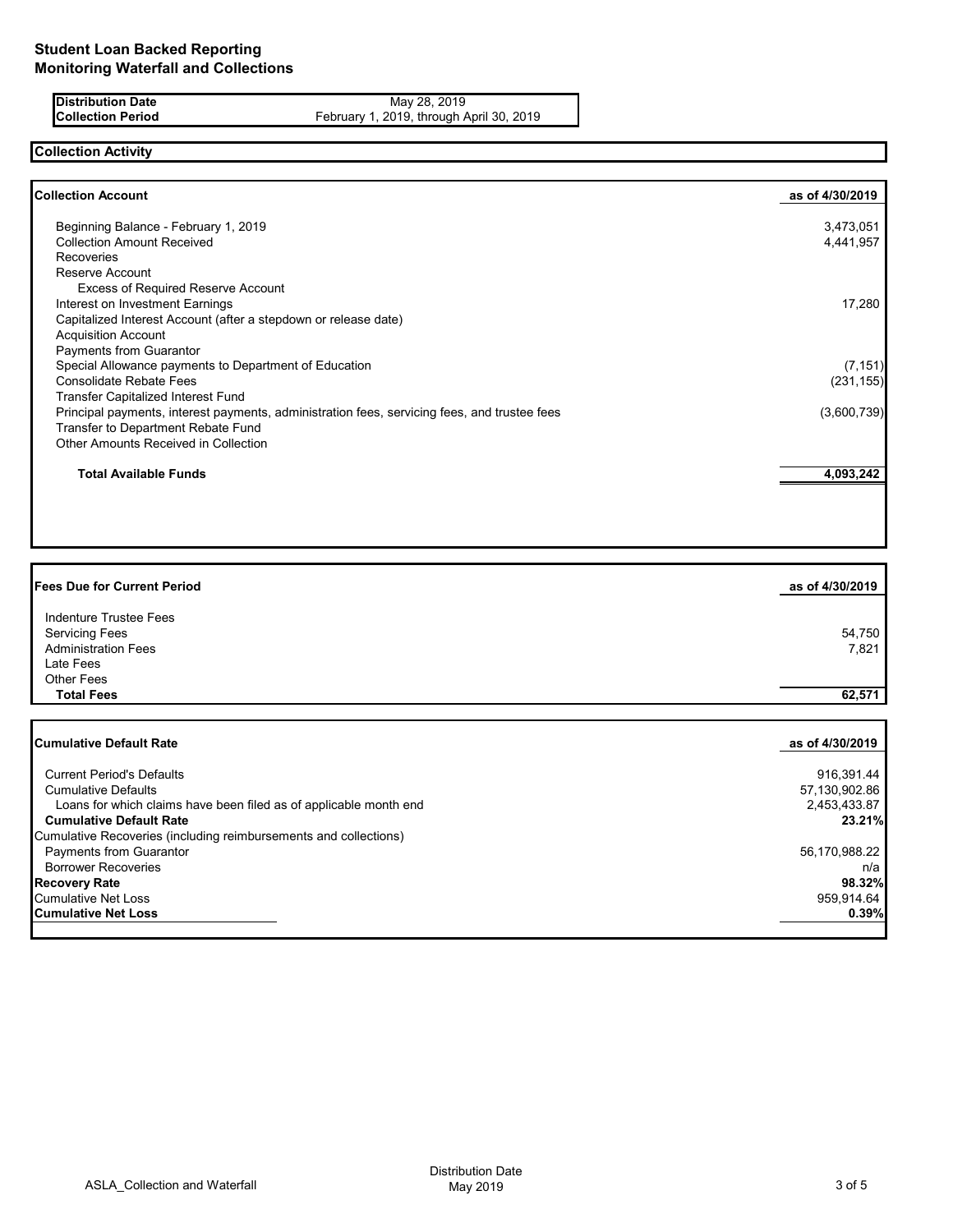# **Waterfall Activity**

| <b>Waterfall for Distribution</b>                                                         | <b>Amount Due</b> | <b>Amount Remaining</b> |
|-------------------------------------------------------------------------------------------|-------------------|-------------------------|
| <b>Total Available Funds</b>                                                              |                   | 4,093,242               |
| First: Payment required under any Joint Sharing Agreement                                 |                   |                         |
| <b>Second: Trustee Fees</b>                                                               |                   |                         |
| Third: Servicing Fees and Backup Servicing Fees                                           | 54,750            | 4,038,492               |
| <b>Fourth: Administration Fees</b>                                                        | 7,821             | 4,030,671               |
| <b>Fifth: Noteholder Interest</b>                                                         | 726,844           | 3,303,827               |
| Sixth: Reinstate the balance of the Reserve Fund up to the Specified Reserve Fund Balance |                   |                         |
| Seventh: Noteholder Principal, until paid in full                                         | 3,303,827         | 0                       |

| <b>Principal and Interest Distributions</b>    | <b>Class A-1</b> |
|------------------------------------------------|------------------|
|                                                |                  |
| <b>Quarterly Interest Due</b>                  | 726,844.29       |
| <b>Quarterly Interest Paid</b>                 | 726,844.29       |
| Interest Shortfall                             |                  |
| Interest Carryover Due                         |                  |
| Interest Carryover Paid                        |                  |
| Interest Carryover                             |                  |
| <b>Quarterly Principal Distribution Amount</b> | 726,844.29       |
| <b>Quarterly Principal Paid</b>                | 726,844.29       |
| Shortfall                                      |                  |
| <b>Total Distribution Amount</b>               | 1,453,688.58     |
|                                                |                  |